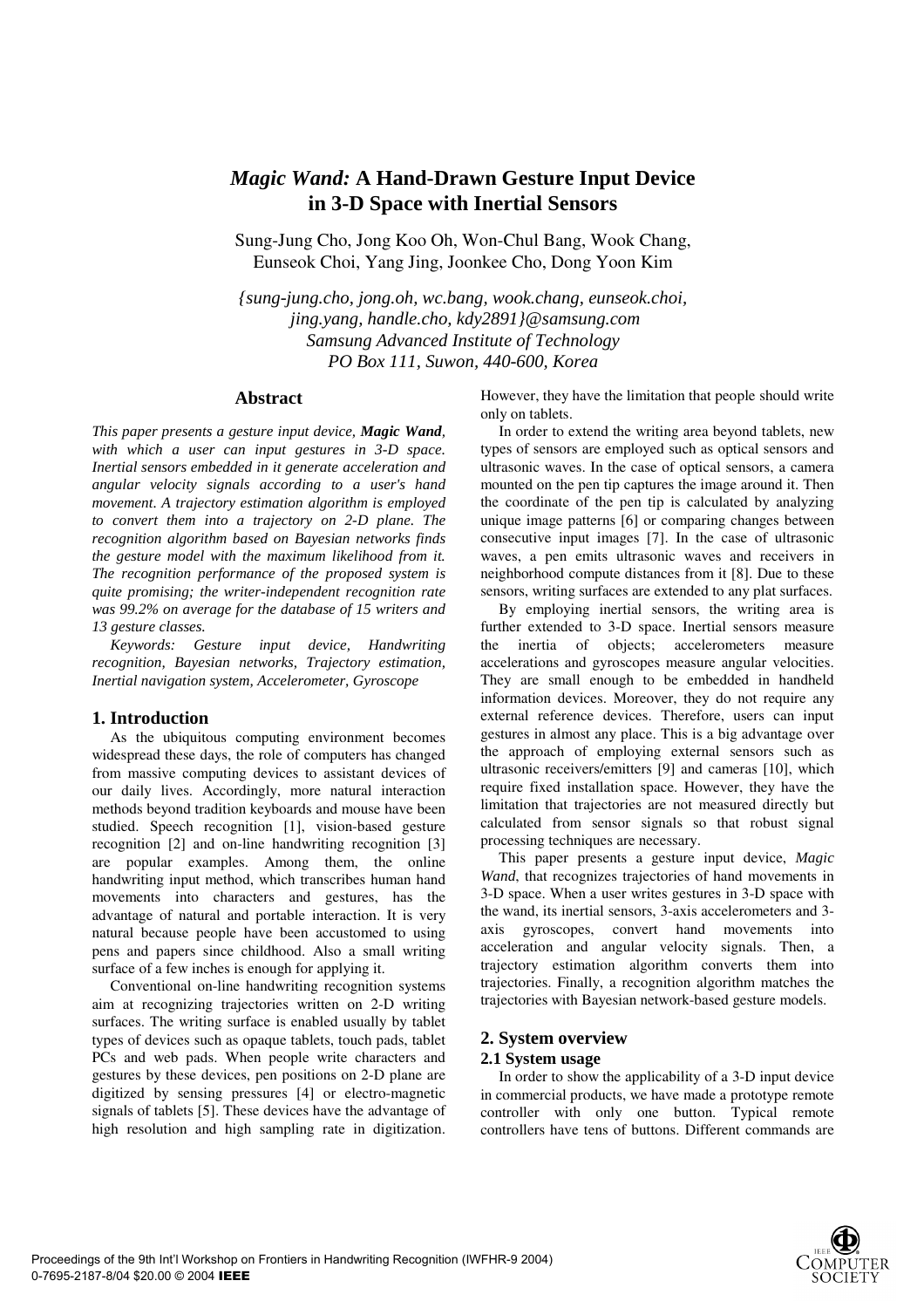mapped to different buttons so that users control electronic appliances such as TV's and DVD players by pressing buttons. Many customers complain the difficulty to find the proper button among so many small buttons. However, the proposed system has only one button which activates sensor signals. Users control appliances by drawing gestures while pressing the activation button. Fig. 1 shows the picture of the proposed system. It looks noticeably simple and slim compared to conventional large remote controllers with a lot of buttons.

The typical scenario of its usage is as follows. When a user wants to issue a command, he draws the gesture shape corresponding to it while pressing the activation button. After the button is released, the gesture shape is recognized. Then, proper IR control codes are fetched and transmitted to a TV via its IR LED. By using the traditional IR codes, conventional TVs are controlled by gestures without any modification to them.



**Fig. 1:** *Magic Wand***: the proposed gesture input device as a form of a remote controller** 

#### **2.2 Hardware components**

The *Magic Wand* consists of accelerometers (1 XZaxis, and 1 Y-axis chips), gyroscopes (1 X-, 1 Y-, 1 Zaxis chips), an analog-to-digital converter (ADC), a digital signal processor (DSP), a flash memory, an infrared (IR) LED, a serial port interface and a lithium-iron battery (Fig. 2). Accelerometers measure accelerations and gyroscopes measure angular velocity. The measured signals are converted into digital signals by ADC. DSP runs signal processing and recognition algorithms. Flash memory stores program codes and data. A serial port interface is used for transmitting sensor data to PC when collecting data and training gesture recognizers.



**Fig. 2: Hardware components of** *Magic Wand*

#### **2.3 Software components**

The gesture recognition system has the components of a trajectory estimation algorithm and a gesture recognition algorithm. The trajectory estimation algorithm gets the acceleration and angular velocity signals from sensors, and converts them into a hand-movement trajectory. The gesture recognition algorithm gets the trajectory and



**Fig 3: Software components of** *Magic Wand* 

classifies it into one of predefined gesture classes. Fig. 3 shows the overall software components and data flow.

We choose to classify trajectories instead of raw signals because of two reasons. First, signal variations can be greatly reduced in the trajectory domain compared to in the raw signal domain. Inertial sensor signals are sensitive to the variation of motion status and writers. Even a simple trajectory can be made by different ways of movements; some people tend to write slowly and other fast. Also the posture of the device, how it is oriented in the 3-D space, affects sensor signals. In trajectory domain, these motion and posture variations are removed. Second, in trajectory domain, we can apply traditional on-line handwriting recognition algorithms. They have been studied for decades so that reliable recognition performance is expected, provided that trajectories can be stably estimated.

#### **3. Trajectory estimation algorithm**

The trajectory estimation algorithm converts raw sensor signals into trajectories in 3-D space and finally projects it onto 2-D plane [11-13]. The first step to realize the proposed system is to identify physical motion properties, i.e., three dimensional position and orientation information, which falls into category of motion tracking. There are various kinds of motion tracking algorithms available and the proposed system utilizes the motion tracking method with inertial sensing technologies.

With three axis acceleration and angular rate measurements, the theory of inertial navigation system (INS) theoretically guarantees the possibility of computing position and orientation information of an object moving in the 3-D space [11].

To apply an INS theory, we defined the coordinate system of the body coordinate (**b**) and the navigation coordinate (**n**) in 3D space, as shown in Fig. 4. The navigation coordinate (**n)** is the stating point of trajectory external to the input device.  $X_n$ ,  $Y_n$ , and  $Z_n$  axes are perpendicular to one another, where the direction of  $\bar{z}$  is parallel to the direction of earth gravity (**g**). It does not change even when the device is in motion. The body coordinate (**b**) is fixed on the device. It is aligned with the axes of the inertial sensor chips (IMU: inertial measurement unit).  $X_b$ ,  $Y_b$ , and  $Z_b$  axes are perpendicular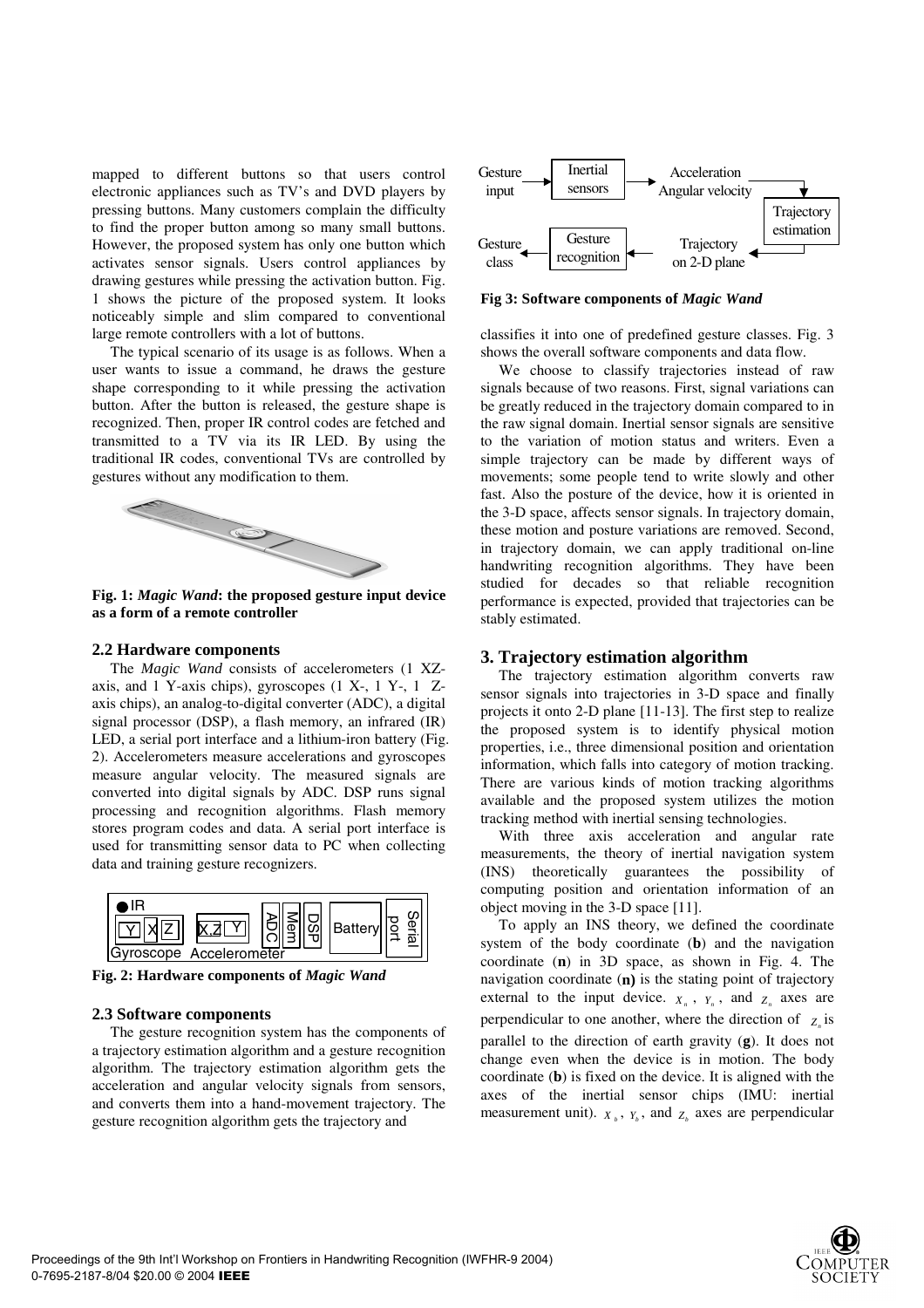to each other, where the direction of  $Z_b$  axis is aligned with the core axis of the device. Therefore, it is changed according to the motion of the device body.



### **Fig. 4: Coordinate system: the body coordinate (b) and the navigation coordinate (n)**

While a user is drawing a gesture, the IMU measures the acceleration  $A_b = \begin{bmatrix} A_{bx} & A_{by} & A_{bz} \end{bmatrix}^T$  and angular rate  $\[\omega_{b} = [\omega_{b_x} \quad \omega_{b_y} \quad \omega_{b_z}]^T\]$  of each axis in the body coordinate (**b**). Then, using  $A_b$  and  $\omega_b$ , the acceleration  $A_n = \begin{bmatrix} A_{nx} & A_{ny} & A_{nz} \end{bmatrix}^T$  in the navigation coordinate (**n**) is calculated by the state-space equation [11] of the device. By integrating *An* twice, we obtain the handwritten trajectory  $P_n = \begin{bmatrix} P_{nx} & P_{ny} & P_{nz} \end{bmatrix}^T$  in the navigation coordinate (**n**). The governing equations of motion tracking used in this paper are expressed as follows:

$$
\dot{P}_n = V_n
$$
\n
$$
\dot{V}_n = C_b^n A_b - G
$$
\n
$$
\dot{\theta} = \omega_{by} \cos \phi - \omega_{bz} \sin \phi
$$
\n
$$
\dot{\psi} = \frac{\omega_{by} \sin \phi + \omega_{bz} \cos \phi}{\cos \theta}
$$
\n
$$
\dot{\phi} = \omega_{bx} + (\omega_{by} \sin \phi + \omega_{bz} \cos \phi) \tan \theta
$$
\n(1)

where the subscript  $n$  denotes the navigation coordinate, and *b* denotes the body coordinate,  $V_n$  is the rate of change of position, i.e., velocity shown in the navigation coordinate, *G* is the constant gravity vector shown in the navigation coordinate,  $(\omega_{b_x},\omega_{b_y},\omega_{b_z})$  is the inertial angular rate vector shown in the body coordinate,  $(\phi, \theta, \psi) = (roll, pitch, yaw)$  are Euler

angles. Here, the matrix  $C_b^n = C_n^{bT}$  $C_b^n = C_n^{bT}$  refers to the direction cosine matrix describing the rotation relationship between the navigation coordinate and body coordinate and is the function of Euler angles as shown in Eq. (2).

However, the above described algorithm can not be directly applied to the proposed system since the INS leads to an unbounded growth of error due to many integration steps involved. A typical INS uses periodic or aperiodic resetting procedure to remove the error growth, which is not a feasible solution for the small and low-cost systems including the proposed system. Fortunately, the solution of this problem has been detailed and solved in [12] and is called zero velocity compensation (ZVC).

After reconstructing 3D motion information, we project the recovered 3D trajectory into a 2D writing plane by finding the optimal writing plane in the sense of minimum distortion to the original point positions [12]. The purpose of this process is to reduce the writing plane variation of the estimated trajectories.

# **4. Gesture recognition algorithm**

We apply the on-line handwriting recognizer based on Bayesian networks [14-15] for recognizing trajectories estimated from inertial sensor signals. The recognizer models dependencies between points and basic strokes explicitly. It showed favorably comparable recognition rates to conventional approaches based on template matching method and hidden Markov models in recognizing digits and Korean Hangul characters [14-15].

## **4.1 Introduction to Bayesian networks**

A Bayesian network is a directed acyclic graph (DAG) whose nodes represent random variables and whose arcs relationships between them [16]. It efficiently encodes the joint probability distribution of a large set of random variables. When a Bayesian network *S* has *N* variables:  $X_1, X_2, \dots, X_N$  and  $pa(X_i)$  denotes the random variables from which dependency arcs come to  $X_i$ , the joint probability of  $X_1, X_2, \dots, X_N$  is given as follows:

$$
P(X_1, X_2, \cdots, X_N) = \prod_{i=1}^{N} P(X_i \mid pa(X_i)).
$$
 (3)

In this paper, the conditional probability is represented by the conditional Gaussian probability [14]. When a multivariate random variable X depends on  $X_1, \dots, X_n$ , the conditional probability distribution is given as follows:

$$
C_n^b = \begin{bmatrix} \cos(\psi)\cos(\theta) & \sin(\psi)\cos(\theta) & -\sin(\theta) \\ -\sin(\psi)\cos(\phi) + \cos(\psi)\sin(\theta)\sin(\phi) & \cos(\psi)\cos(\phi) + \sin(\psi)\sin(\theta)\sin(\phi) & \cos(\theta)\sin(\phi) \\ \sin(\psi)\sin(\theta) + \cos(\psi)\sin(\theta)\cos(\phi) & -\cos(\psi)\sin(\phi) + \sin(\psi)\sin(\theta)\sin(\phi) & \cos(\theta)\cos(\phi) \end{bmatrix} (2)
$$

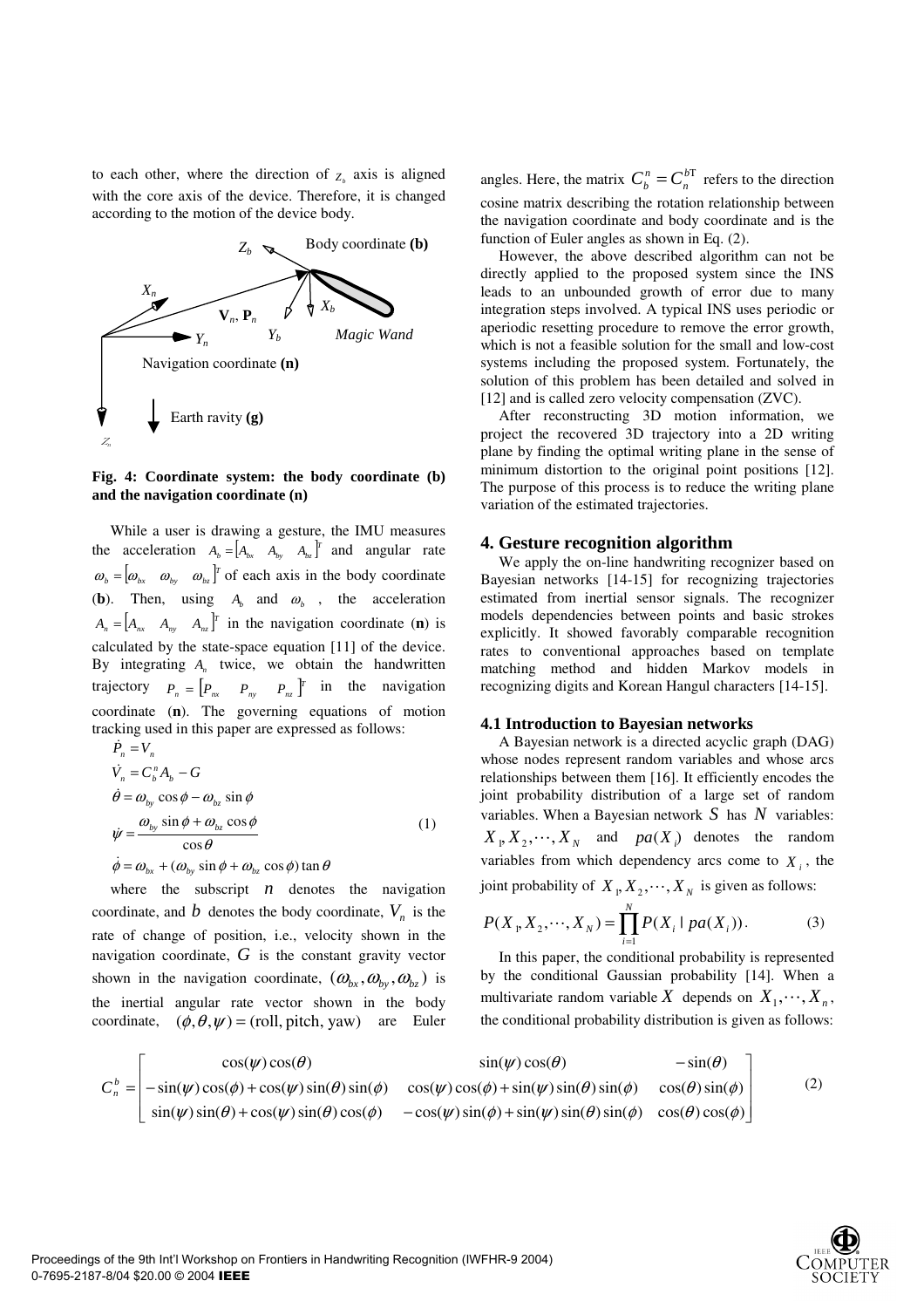$$
P(X = x | X_1 = x_1, \cdots, X_n = x_n)
$$
  
=  $(2\pi)^{-d/2} |\Sigma|^{-1/2} \exp[-\frac{1}{2}[x - u]^T \Sigma^{-1}[x - u]]$  (4)

The mean  $\mu$  is determined from the linear weight sum of dependant variable values  $Z = [x_1^T, \dots, x_n^T, 1]$  $Z = [x_1^T, \dots, x_n^T, 1]$  as follows:

$$
u = WZ^T. \tag{5}
$$

where *W* is a  $d \times k$  linear regression matrix, *d* and *k* are the dimension of *X* and  $Z<sup>T</sup>$  respectively.

#### **4.2 Gesture model**

A gesture is represented hierarchically by modeling its components and relationships among the components [14]. In the first level, a gesture model is composed of basic stroke models and their relationships. In this paper, a basic stroke denotes a nearly straight trace whose global direction is different from those of connected traces in writing order. In the second level, a basic stroke model is composed of point models and their relationships. Finally, a point is modeled with 2-D Gaussian distribution for its X-Y position.

A point model is represented by a 2-D Gaussian distribution for (x, y) coordinates of its corresponding points in 2-D plane. It corresponds to a single node in Bayesian networks.

A basic stroke model is composed of point models and their relationships, called as WSRs (within-stroke relationships). It is constructed by recursively adding mid point models and specifying WSRs. A mid point is the point at which the lengths of the left and the right partial strokes are equal. A WSR is represented as the dependency of a mid point from two end points of a stroke. Fig. 5 shows the recursive construction example of a basic stroke model. Fig. 5 (a) shows an example of basic stroke instances. At the first recursion ( $d = 1$ ),  $IP_1$  is added for modeling  $ip_1$ 's with the WSR from  $EP_0$  and  $EP_1$  (Fig. 5) (b)). At  $d = 2$ ,  $IP_2$  and  $IP_3$  are added for the left and the right partial basic strokes (Fig. 5 (c)). This recursion stops when the covariances of newly added point models



Fig. 5: Example of recursive construction of a basic **stroke model** 

A gesture model is constructed by concatenating basic stroke models according to their writing order and specifying inter-stroke relationships (ISRs). ISRs are represented by dependencies among basic stroke end points. Fig. 6 shows a Bayesian network based gesture model with *N* strokes and the stroke recursion depth  $d = 2$ . *EP<sub>i</sub>*'s are the stroke end point models and *IP<sub>i,j</sub>*'s are the internal point models of the *i* -th basic stroke. The right end point of the previous basic stroke is shared with the left one of the following basic stroke. ISRs are represented by the arcs between *EPi* 's, and WSRs are represented by the incoming arcs to  $IP_{i,j}$ 's.



**Fig. 6: Gesture model with N basic strokes and the stroke recursion depth of 2** 

#### **4.3 Matching algorithm**

Each gesture class  $m$  has a corresponding gesture model  $\lambda_m$  [14]. A gesture input, a trajectory point sequence of  $O_1, \dots, O_T$ , is recognized by finding the gesture model  $\lambda^*$  which produces the highest model likelihood as follows:  $\lambda^*$ 

$$
\lambda^* = \arg \max_{m} P(\lambda_m \mid O_1, \cdots, O_T)
$$
  
= arg max<sub>m</sub>  $P(\lambda_m) P(O_1, \cdots, O_T \mid \lambda_m)$  (6)

The model likelihood is calculated by matching stroke internal point models  $($ *IP* $)$ <sup>'s</sup> $)$  and stroke end point models ( *EP* 's) of gesture models (Fig. 6) with the input point sequence. Because boundaries of basic strokes are not explicitly specified in the input point sequence, all the possible basic stroke segmentations should be searched. After a gesture input is segmented into basic strokes, basic stroke end points are matched to *EP* 's. Then each basic stroke is recursively resampled into mid points and matched to *IP* 's. When a gesture model *G* with *N* basic stroke models matches the input points  $O_1, \dots, O_T$ , and one basic stroke segmentation instance is denoted as  $\gamma_i = (t_0, t_1, \dots, t_N)$ ,  $t_0 = 1, \dots, t_N = T$  and the whole set as  $\Gamma$ , the model likelihood is calculated as follows:  $P(O_1, \dots, O_T \mid \lambda_m)$ (7)

$$
= \sum_{\gamma_i \in \Gamma} \prod_{j=0}^{N} P(EP_j = O(t_j) | O(t_0), \cdots, O(t_{j-1}))
$$
  

$$
\prod_{j=1}^{N} \prod_{k=1}^{2^d - 1} P(IP_{j,k} = ip_{j,k} (O(t_{j-1}, t_j)) | pa(IP_{j,k}))
$$

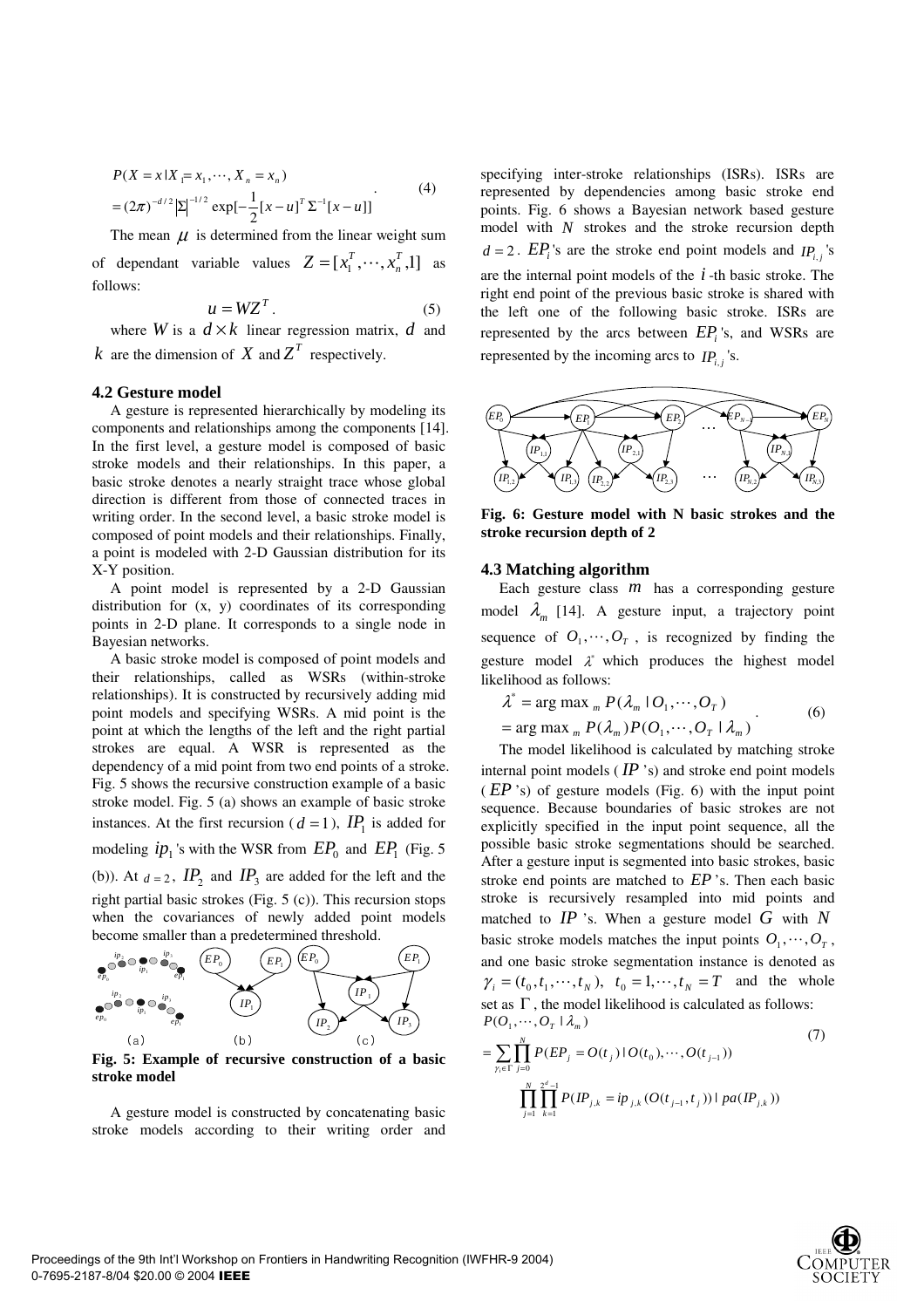In Eq. (7),  $O(t_{i-1}, t_i) = (O(t_{i-1}), O(t_{i-1}+1), \cdots, O(t_i))$ and  $ip_{i,k}$  represents the  $k$ -th recursively sampled point of the  $j$ -th basic stroke input. The matching probabilities of *EP* 's can be interpreted as the probabilities of global stroke positions and those of  $IP$ 's as the probabilities of local stroke shape distortions.

# **5. Experimetal results**

# **5.1 Data set**

In order to evaluate the proposed gesture recognition system, we collected data from 15 writers. Among them, eight writers have some experience of using the device and the others do not have any. The input device was attached to a PC by using the serial port interface during data collection. Sensor signals were generated from the input device and transmitted and saved in the PC. Gesture labels and representative shapes were shown on PC screen. Writers drew gestures while looking at the representative shapes. Each writer wrote 13 classes of gestures by 24 times. They were instructed to hold the device in static position for a short time just before and just after writing.

Gesture shapes are iteratively designed for high recognition rates and convenience of writing. At first, we adopt gesture shapes from widely used graffiti on PDAs. Because of the limited accuracy of trajectory estimation algorithm and the lack of visual feedback to writers during writing, gestures with similar movement history were confused frequently (the gesture pair of 0 and 6, and 5 and 8). These confusions are resolved by appending a basic stroke to the end of the gesture 5 and 6. Fig. 7 shows the final gesture shapes<sup>1</sup>.





 $\overline{a}$ 

Fig. 8 shows an example of inertial sensor signals obtained when the gesture 2 is written. The first graph shows 3-axis acceleration signals and the other graph shows 3-axis angular velocity signals. The large signal changes from the time 25 to the time 75 suggests that the gesture was drawn during the interval. The other intervals indicate that the device was in a static position. It is observed that the acceleration is more sensitive to the motion of the device than angular velocity from its larger variation.



## **5.2 Results of trajectory estimation**

Fig. 9 shows trajectories estimated from raw sensor signals. Texts on the left-top corner of trajectories represent guesture labels. The shapes look somewhat distorted from representative gesture shapes. Artificial hooks are observed in start and end parts of trajectories. The length ratios between basic strokes are not estimated reliably. It is caused by integration errors of inertial signals and also the lack of visual feedback of trajectories to writers. Nontherless, trajectory shapes look smooth and natural, and directions of partial trajectories are estimated reliably. Also, shapes of different classes look distinguishable among one another.



**Fig. 9: Examples of trajectories estimated from raw sensor signals** 

# **5.3 Recognition results**

The recognition performance was measured by dividing the data set of 15 writers into four partitions according to writers. First, the first three subsets were used for training and the other for testing. Second, the next three subsets were used for training and the other for testing. In this way, four different configurations of training and test sets were used for evaluating the writerindependent recognition rate.

Fig. 10 and 11 show recognition rates by writers and by classes. The average recognition rate of all the writers is 99.2%, and all the writers have recognition rates of more than 96%. However, large variations are shown among writers. Among gesture classes, the class 7 has the



The shapes shown in this paper are mainly designed for testing the recognition performance of the device. We have developed another gesture set suitable for TVs.